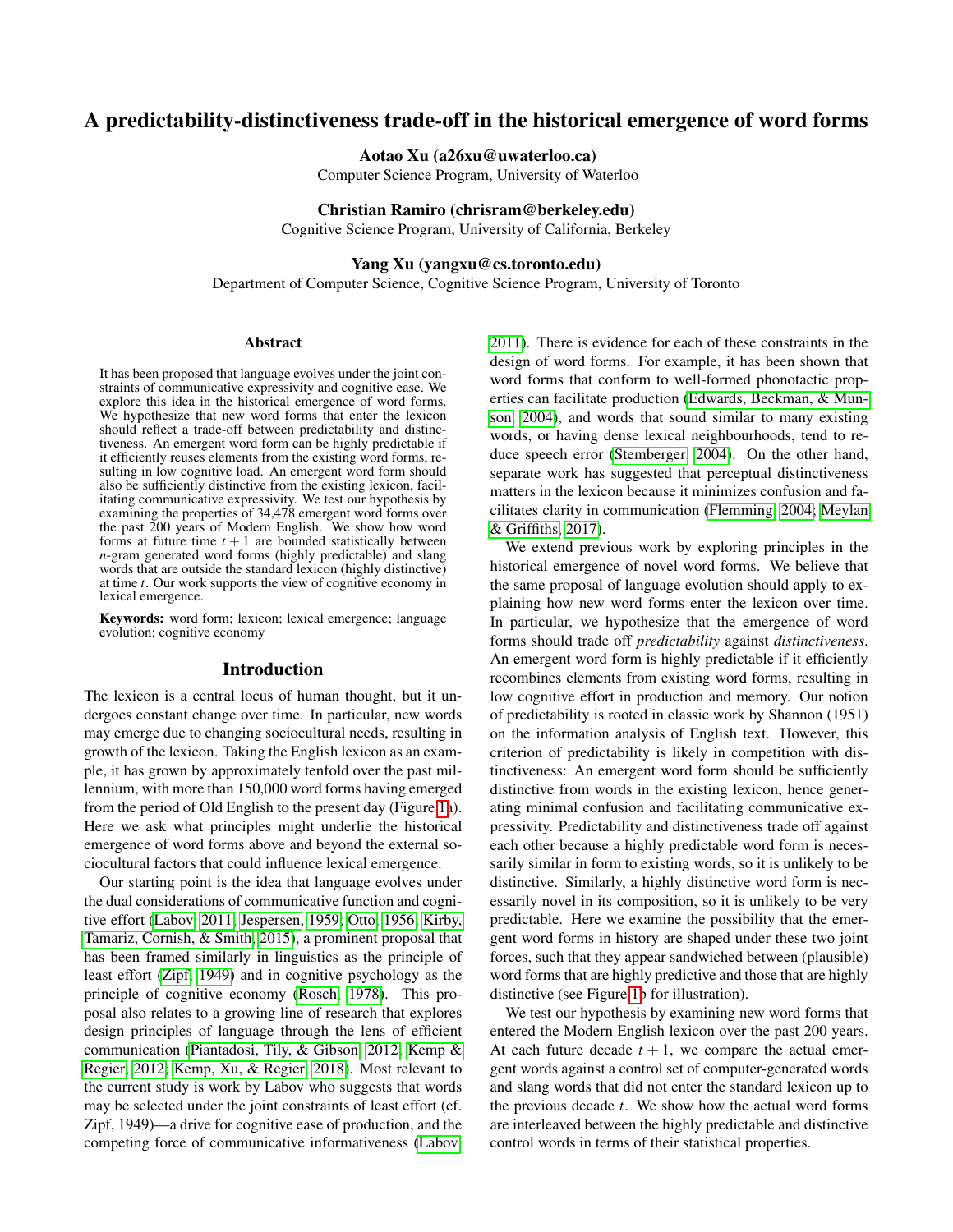<span id="page-1-0"></span>

Figure 1: Illustration of the phenomenon of lexical emergence and our hypothesis. a) Growth of the English lexicon over the past 800 years based on data from the Historical Thesauraus of English (HTE). Lexicon size represents the number of unique word forms that exist during this period, and examples of emergent words are shown at respective years of emergence. b) The hypothesis that emergent words (middle) at future time *t* +1 should reflect a trade-off between predictability and distinctiveness among the space of plausible word forms (on the two sides) given the current lexicon at time *t*, or effectively sandwiched.

## Materials and Methods

We analyzed 34,478 word forms during each decade from 1800 to 1980 as recorded in the Historical Thesauraus of English (HTE) [\(Kay, Roberts, Samuels, & Wotherspoon, 2017\)](#page-5-13) (<https://ht.ac.uk/>) which is based on the Oxford English Dictionary. We considered single-word lexemes that are composed of 26 English letters (a-z) and took the first year recorded in HTE for a given word form as its emerging date. We focused our analysis on the Modern English period due to both orthographic and phonetic changes in words during the remote periods of Old English and Middle English [\(Baugh & Cable, 1993,](#page-5-14) p279), and the lack of control words for the same periods that is critical for our analyses. We grouped word forms according to the lengths of their orthographic forms, and we considered lengths ranging from 4 to 9 because lengthier words are more likely formed due to rule-based compositional strategies [\(Krott, 1996\)](#page-5-15). The grouping by word length is necessary because longer words are by chance more distinctive in form than shorter words, so a principled analysis of our trade-off hypothesis should be independent of length. We focus on reporting results based on orthographic forms, although we observed similar results with phonological forms that we do not include here due to space limit.

We used two standard measures to quantify the statistical properties of word forms along the predictability– distinctiveness dimension: letter *n*-gram probability and lexical neighbourhood density. We quantify the two measures for word forms at a future decade  $t + 1$  based on statistical properties of the existing lexicon at a decade earlier at *t*. Formally, we define the probability of an emergent word form *w* of length |*w*| by using the *n*-gram probabilities of its constituent letters (or phonemes), extending the classic work by Shannon on information analyses of English words [\(Shannon,](#page-5-16) [1951\)](#page-5-16):

$$
p^{t+1}(w) = \prod_{i=1}^{|w|} p^t(l_i|l_{
$$

= 
$$
p^{t}(l_1|\cdot) \times p^{t}(l_2|l_1) \times p^{t}(l_3|l_2, l_1) \times
$$
 (2)  
...  $\times p^{t}(l_{|w|}|l_{|w|-1},...,l_1)$ 

Equations 1-2 effectively estimate how probable a novel word form *w* would be at decade  $t + 1$  given the *n*-gram statistics at the current decade *t*. We considered *n*-gram of up to order 5 because statistics of higher orders are sparse and prohibitively expensive to compute. Under this measure, a highly predictable word form at  $t + 1$  for a given length should be one that maximizes the *n*-gram probability based on the lexical statistics at *t*. On the contrary, a highly distinctive word form should have low predictability that minimizes the same probability measure.

To ensure the robustness of our approach, we considered lexical neighbourhood density as an alternative measure. We define the neighbourhood density of an emergent word form *w* based on how similar it is to existing word forms *v* in the lexicon at time  $t(L<sup>t</sup>)$ , grounded in the psycholinguistic study of English word forms by [Bailey and Hahn](#page-5-17) [\(2001\)](#page-5-17):

<span id="page-1-1"></span>
$$
ND^{t+1}(w) = \sum_{v \in L^t} e^{-d(w,v)} \tag{3}
$$

Equation [3](#page-1-1) effectively estimates how crowded a novel word form *w* would be at decade  $t + 1$  given existing word forms at the current decade *t*. We used the standard Levenshtein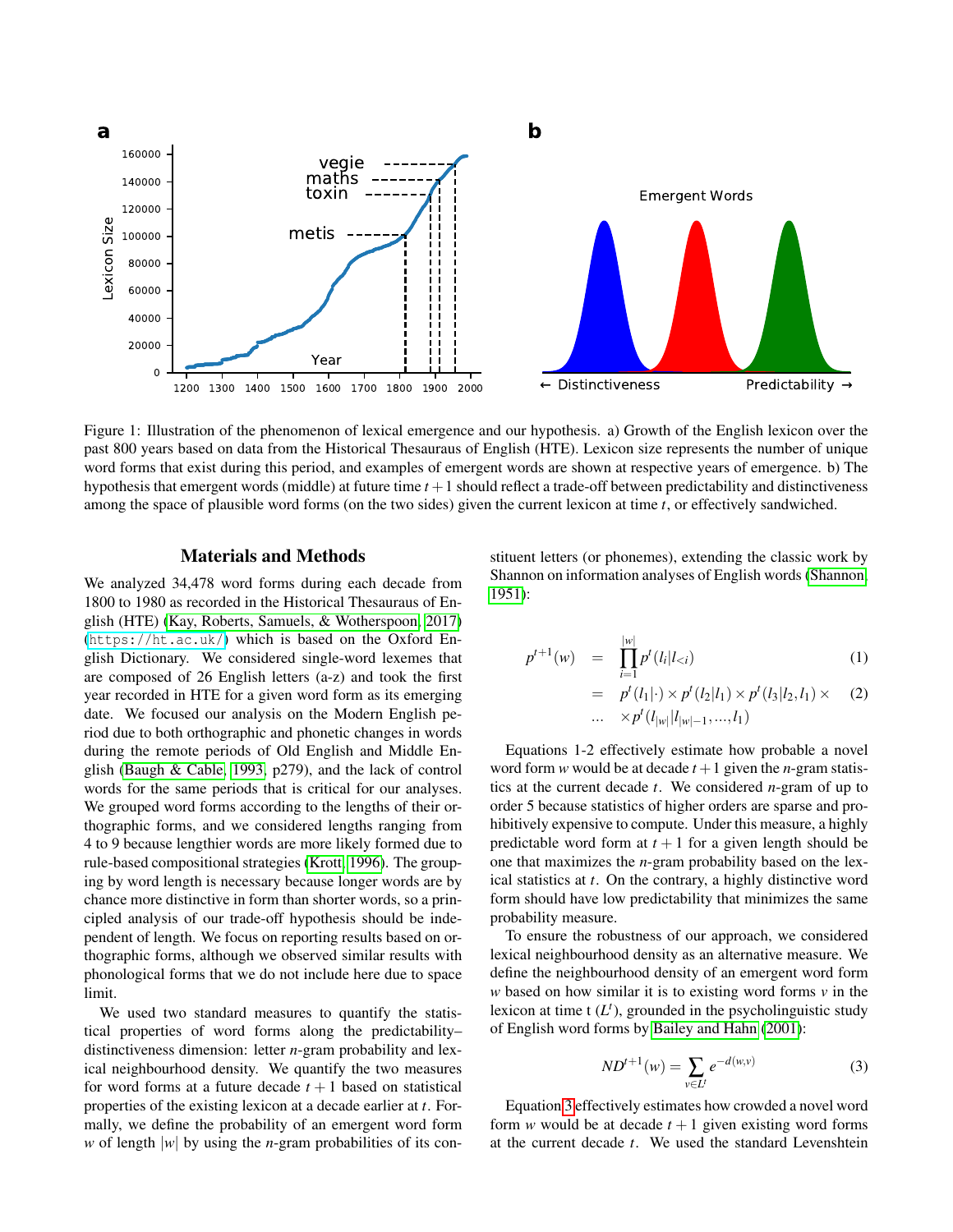edit distance for calculating  $d(\cdot, \cdot)$  that considers if two word forms are similar or distant based on the number of edits required to match the forms via insertion, deletion, or substitution [\(Yarkoni, Balota, & Yap, 2008;](#page-5-18) [Bailey & Hahn, 2001\)](#page-5-17). For example, the edit distance between "cat" and "maths" is 3 since the edit involves one substitution and two insertions. Similar to the case of the *n*-gram measure, a highly predictable word form at a given length should be one that maximizes neighbourhood density at  $t + 1$ . On the contrary, a highly distinctive word form should not be crowded and hence minimizes its lexical neighbourhood density.

To evaluate the hypothesis that emergent word forms trade off predictability against distinctiveness, we considered a set of control word forms that are representative of the extremities of this dimension yet did not formally enter the English lexicon. Our goal is to assess whether the trade-off hypothesis might explain why certain word forms have entered the lexicon over time, whereas other plausible forms have not appeared. Because the set of all possible word forms is enormous (e.g., there are over 10 million possible word forms of length 5 that did not appear in English up to 1980), we chose control words by focusing on word forms that are either likely to be very predictable or distinctive.

We first obtained the *predictable control set* by generating word forms according to the *n*-gram probability measure in Equations 1-2. At each yet-to-emerge decade, we sampled these word forms from the *n*-gram statistics obtained from the previous decade in a sample size that matches the number of the emergent words. The sample does not intersect with the lexicon, but it can intersect with the set of actual emerging words. We then partitioned these control words by length and calculated their *n*-gram probabilities and neighbourhood densities according to Equations 1-3. This control word set approximates the extremity of predictability because the candidates are directly generated from the distribution of the existing lexicon, so they should be statistically equivalent to the existing word forms in the lexicon. Because *n*-gram probability correlates with neighbourhood density [\(Sanders & Chin,](#page-5-19) [2009\)](#page-5-19), we also expect this word set to have high (but not necessarily the maximal) neighbourhood density. If the trade-off hypothesis is correct, the emergent word forms should generally have lower but not near-identical *n*-gram probability and neighbourhood density to this control set.

We next obtained the *distinctive control set* by sampling word forms from slang that did not enter the standard English lexicon. Slang is likely to represent the extremity of distinctiveness because slang words are known to differ from the standard lexicon [\(Mattiello, 2008,](#page-5-20) [2013\)](#page-5-21), and 2) they serve as a more conservative measure for plausible word forms (plausible because a subset of slang can eventually become actual words [\(Baugh & Cable, 1993,](#page-5-14) p293)) than random samples of non-existent word forms that can be distinctive but not permissible, e.g., "jxyzh" is very distinctive from existing words in English but it is not permissible based on the knowledge of English. We drew data from a large online resource, the Urban Dictionary ([https://](https://www.urbandictionary.com/) [www.urbandictionary.com/](https://www.urbandictionary.com/)), for this control set. We used word forms containing only the letters a-z conforming to the same selection standard with the emergent words. During each decade of interest, we excluded homographs of word forms or words that have overlapping lemma in the lexicon via the lemmatizer from the Natural Language Toolkit (NLTK) [\(Bird, Klein, & Loper, 2009\)](#page-5-22). We then sampled from the rest of the 317,403 unique word forms in matching size to the emergent lexicon per length, and calculated the *n*gram and neighbourhood statistics for these word forms. If the trade-off hypothesis is correct, the emergent word forms should generally have higher but not near-identical *n*-gram probability and neighbourhood density to this control set.

### Results

We evaluated our hypothesis by first examining whether newly emerging word forms tend to fall between predictable control words and distinctive (slang) control words in terms of *n*-gram probability and lexical neighbourhood density. At each decade, we compared the actual emergent word forms to the two sets of control words of the same length under the two measures separately. We took the average values of the two measures for each word group and every length that we examined.

Figure [2](#page-3-0) summarizes the results for these comparisons for every decade from 1800 to 1980 and word forms of lengths 4 to 9. In most cases, we observed that the emergent word group is situated in the middle between the predictable and distinctive control word sets, and the rank order of these three groups based on *n*-gram probability and neighbourhood density conforms to our prediction. Specifically, the predictable control words exhibit the highest mean predictability, manifested in the highest overall *n*-gram probability (or equivalently, the lowest overall negative logarithmic *n*-gram probability) and lexical neighbourhood density among the three groups. In comparison, the slang/distinctive control words exhibit the highest mean distinctiveness, manifested in the lowest overall *n*-gram probability and neighbourhood density. The emergent word group tends to fall in between the two control groups.

To evaluate the significance of these trade-offs, we tested a null hypothesis for each comparison between the emergent group and each of the control groups. The null hypothesis is that the mean estimate of the emergent word set does not differ in *n*-gram probability or lexical neighbourhood density from each of the control sets. We tested this by performing a two-tailed *t*-test for every comparison. Across different word lengths and time periods, we observed consistent evidence for rejecting the null hypothesis (see Figure [3;](#page-4-0) the variations in the magnitude of *p* values correlate with time and changing sample sizes, as the number of actual emergent words are different in every decade). These results show that the emergent words are significantly different from the control words.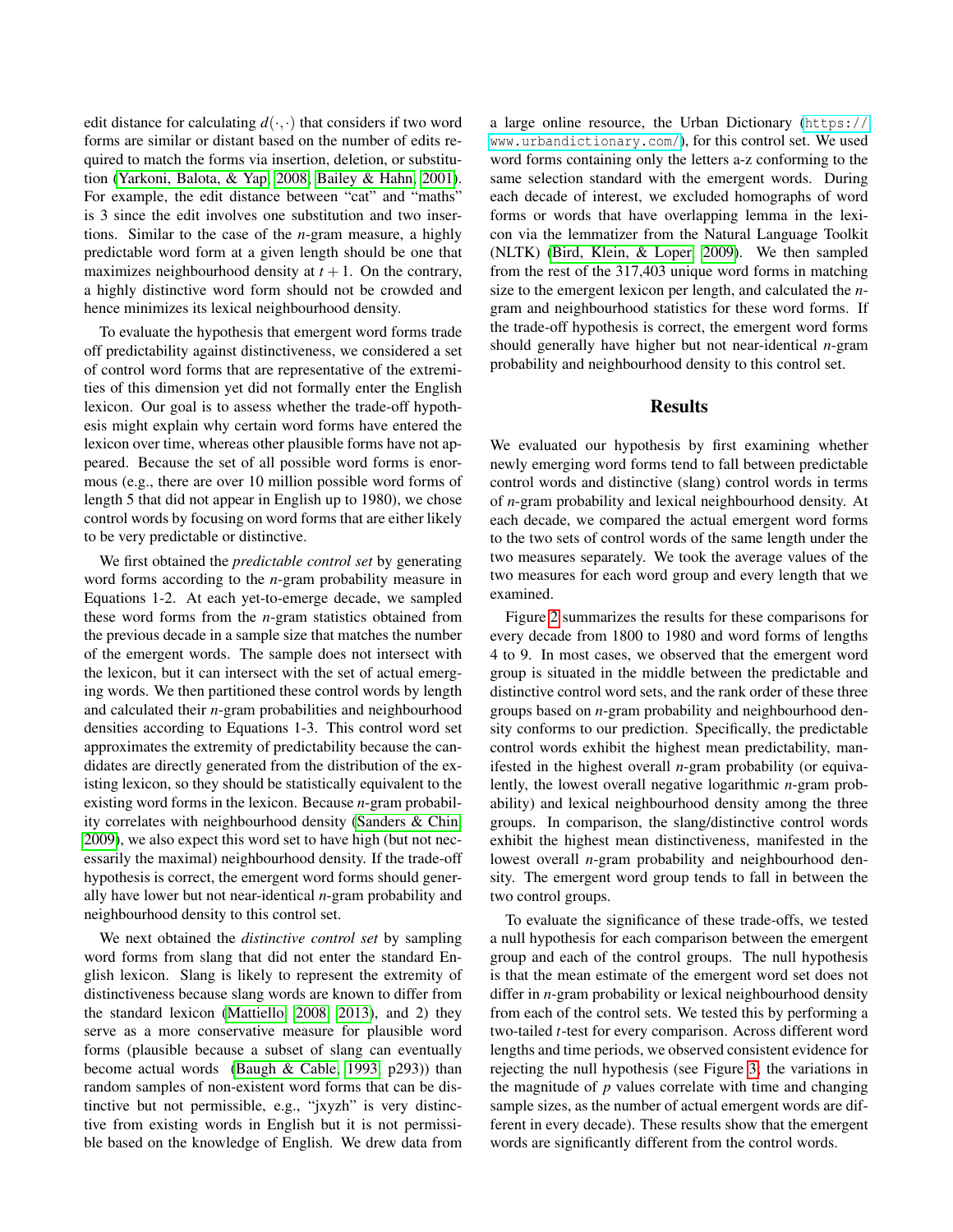<span id="page-3-0"></span>

Figure 2: Summary of main results on the trade-off hypothesis of lexical emergence. Each of the panels summarizes the results computed under one of the two measures: a) *n*-gram probability (negative logarithm) and b) neighbourhood density. The vertical axes represent magnitudes under these two measures, and the horizontal axis represents the temporal dimension where each tick corresponds to one decade over the period between 1800 and 1980. Each subplot corresponds to the results for word forms of a different length as specified. Dots (green), stars (red), and circles (blue) correspond to the *n*-gram (predictable) control words, the actual emergent words, and the slang (distinctive) control words, respectively. Each error bar indicates a 95% confidence interval (constructed from the *t*-distribution) for the estimated mean value of the control group. This confidence level is uncorrected for multiple comparisons, and we expect 5% of all intervals to exclude emergent word groups by chance.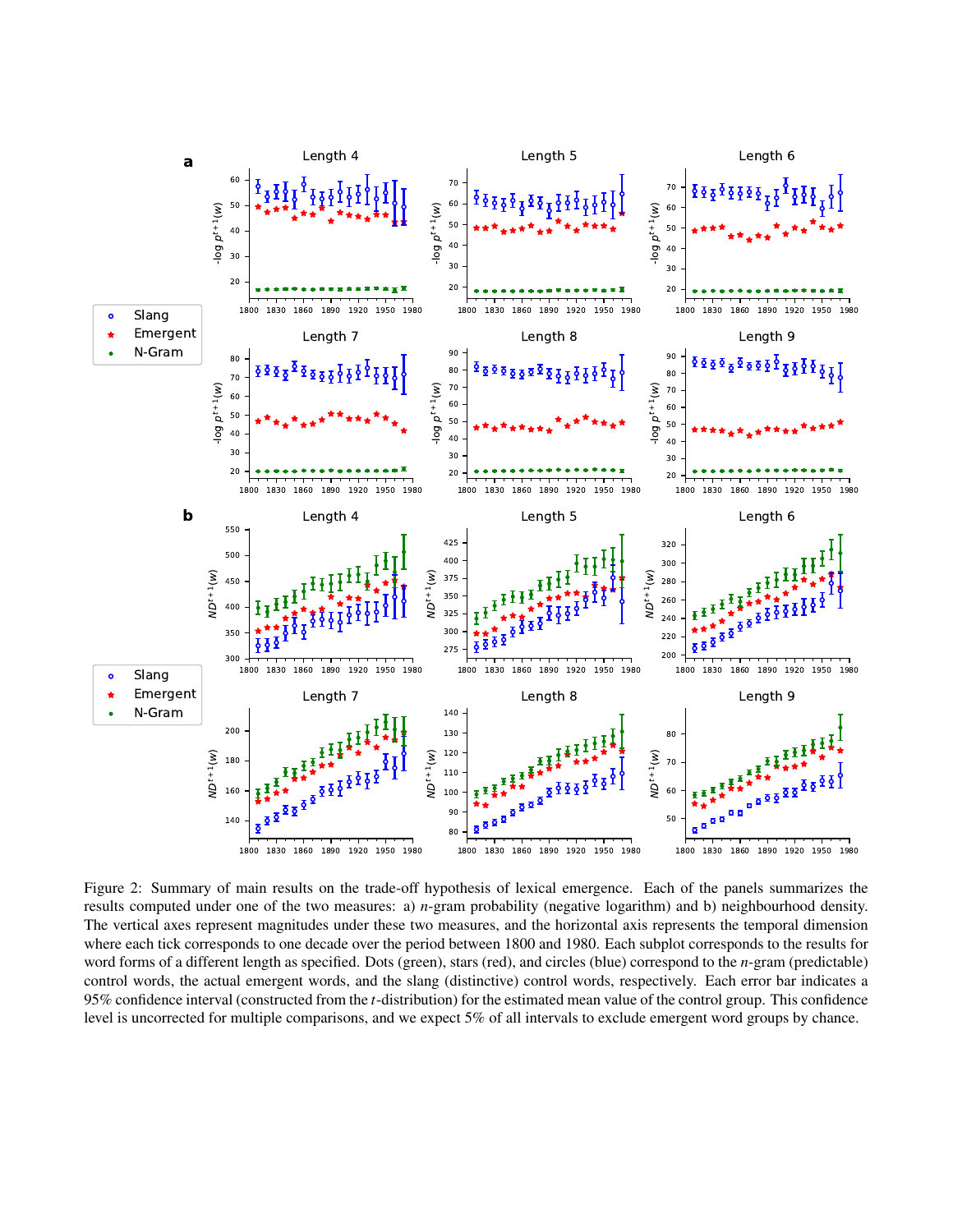<span id="page-4-0"></span>

Figure 3: Time courses of *p*-values. Panels on the left summarize the comparison of the emergent word sets against the corresponding predictable control sets. Panels on the right summarize similar comparisons against the distinctive control sets. The comparisons were based on the measures from a) *n*-gram probability and b) neighbourhood density. The vertical axis indicates *p*-values from the *t*-tests in logarithmic scale, and the horizontal axis represents the time dimension in decades. The black dashed line represents the significance level  $p = 0.05$ . For each measure, we made 216 simultaneous uncorrected tests, so we expect 11 rejections by chance.

To assess the robustness of these findings, we performed similar analyses based on 1) word forms defined in phonological space as opposed to orthographical space; 2) alternative lexicons obtained by excluding morphologically derived words from the HTE data; 3) an alternative control set based on slang words from a historical resource as opposed to a modern resource. We found that the effects are robust to this variation in design choices, and we omit the details of these analyses due to space constraints. In sum, this set of results provide empirical evidence for our proposal that emerging word forms reflect a trade-off between predictability and distinctiveness and suggest why certain words have entered the lexicon over time, but others have not.

As a follow-up analysis, we assessed whether we can reliably predict emergent word forms from possible words that did not formally enter the lexicon. In particular, we performed a simple logistic regression analysis to predict the identity of each word form from the three groups: emergent words, predictable control words, and distinctive control words. We applied a logistic classifier with *L*2 penalty and the multinomial loss function using the scikit-learn package [\(Pedregosa et al., 2011\)](#page-5-23). For each future decade, we trained the classifier using data from the previous decade *t* and used the same classifier to make predictions for data from  $t + 1$ . We used three feature sets for classification: 1) *n*gram probabilities of words from the three groups; 2) lexical neighbourhood densities of the same words; 3) a combination of their *n*-gram probabilities and neighbourhood densities.

In general, we observed that predictive accuracies of the three word groups are above chance (33.3% for a three-way classification) under all three feature choices for each decade and length that we considered (predictive accuracy when using neighbourhood density, mean  $= 43.0\%$ , and standard deviation across word length groups and time periods,  $SD =$ 4.2%; using *n*-gram probability, mean=  $61.0\%$ ,  $SD = 3.6\%$ ; using the combined features, mean=  $61.0\%$ ,  $SD = 3.6\%$ ). We noted that the above-chance predictive accuracies are sustained over time, suggesting the trade-off holds generally and not just for certain periods in the history of Modern English. We also noted that the *n*-gram model performed generally better than the neighbourhood density model, partly because one of the control word groups was directly simulated using *n*-gram statistics.

Overall, these findings suggest that there are predictable differences in the compositional structure of emergent word forms and that of *n*-gram generated and slang word forms from the control groups.

Figure [4](#page-4-1) further demonstrates the trade-off idea with three example word forms chosen from the three word groups in the 1930s, along with their nearest-neighbour word forms measured by edit distance from the same period. The emergent word form "macro" reflects a trade-off in neighbourhood density: It has fewer 1-edit lexical neighbours (6) than the highly predictable *n*-gram generatd word "codet" (9 neighbours), but it has more neighbours than the highly distinctive slang word "porph" that has the fewest neighbours (3).

<span id="page-4-1"></span>

Figure 4: Demonstration of the predictability-distinctiveness trade-off. Panels a), b), and c) show an example word form and its lexical neighbours from the lexicon in the 1930s under the *n*-gram control set, emergent word set, and slang control set, respectively. The examples are placed in the center, surrounded by their neighbours. Each example word is exactly one edit distance away from each of its neighbours.